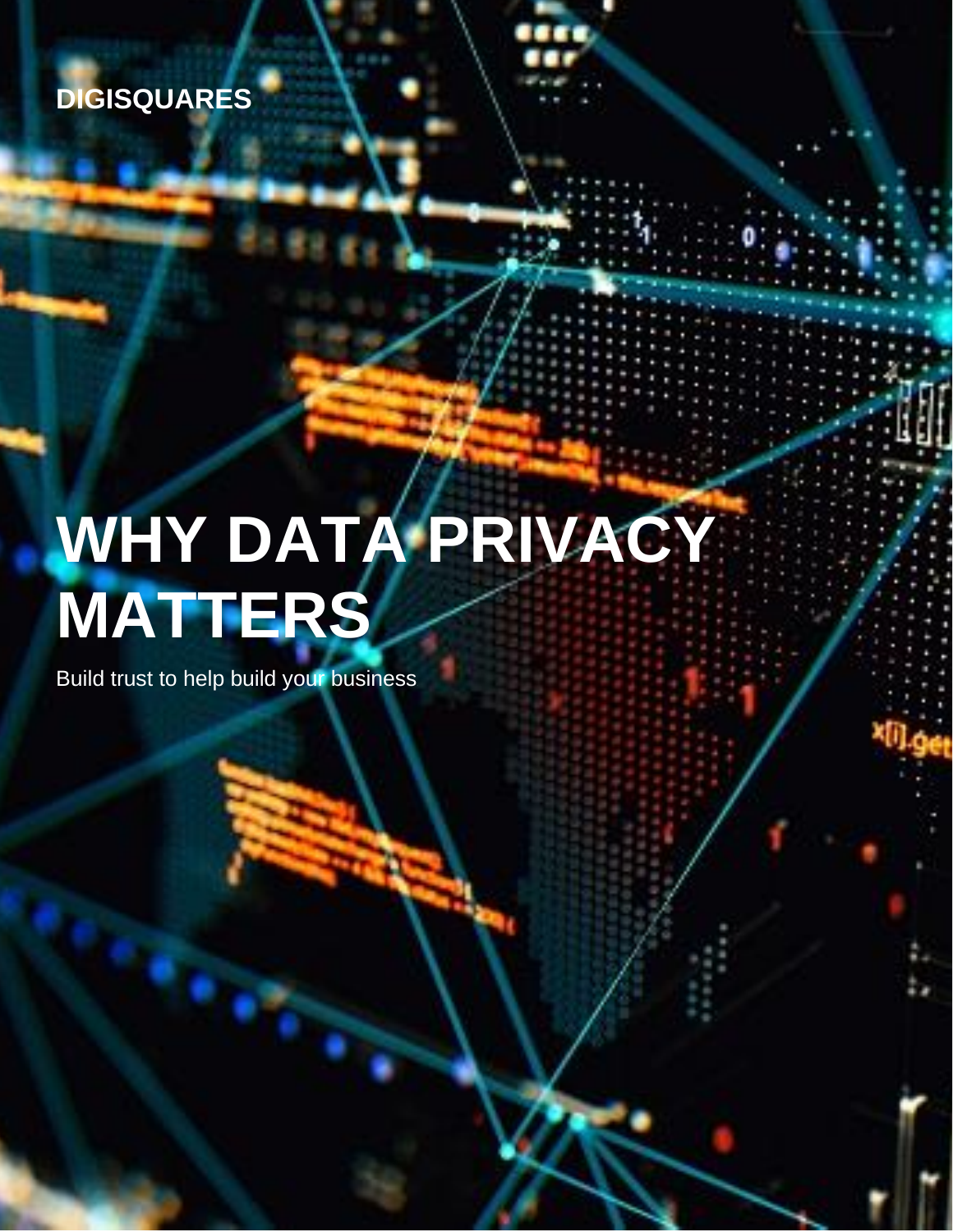### **Contents**

- Psst … Privacy is more important than you realize
- With the right strategy, privacy may not cost you agility
- Start building a strong data privacy program today
- View privacy intelligence as business intelligence
- Automate your privacy controls
- Privacy: The bottom line

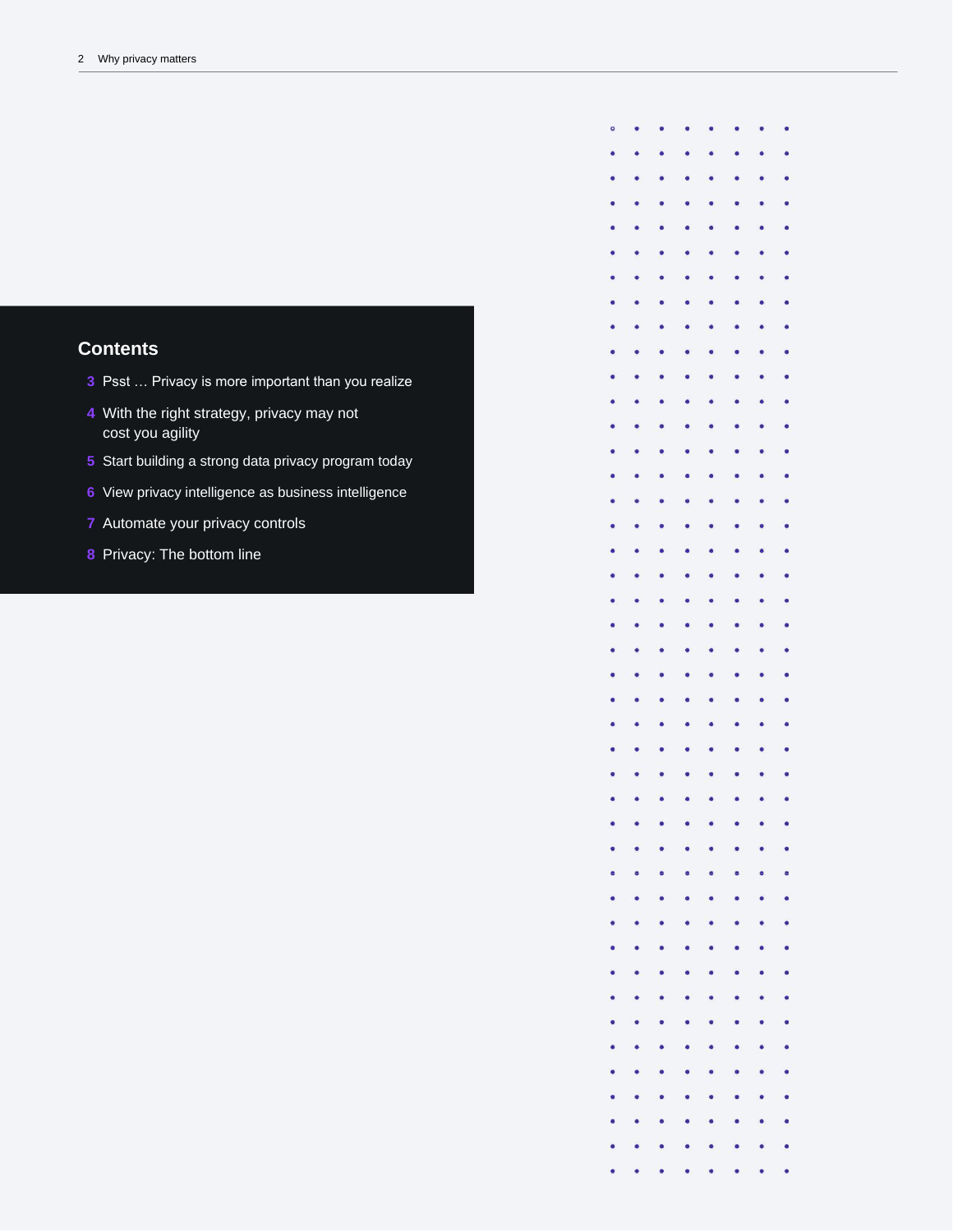## Psst … Privacy is more important than you realize

The idea of privacy protection isn't something new. It has, however, become a lot more complicated since the advent of global markets and digital technologies. **Today, privacy extends to a wide range of personal data and information that may be stored on personal digital devices, in corporate data centers and even in the cloud.**

Compound-ing that complexity are ever-changing consumer views of privacy, industry regulations and even geopolitical guide-lines — all of which need to be aligned and adhered to as companies look to avoid the penalties of getting privacy wrong, from heavy fines to angry customers.

If penalties for non-compliance and customer defection represent the punitive side of privacy, there's also a positive side — namely, that customers are more likely to do business, and may even do *more* business, with companies they trust. Put another way, privacy isn't simply a must-do mandate, but an important part of your business strategy that can do a lot to help boost your brand and your bottom line. In this ebook, we'll explore how building trust can help you build your business in a privacy-conscious world and focus on the principles that form the foundation of a sound privacy strategy.

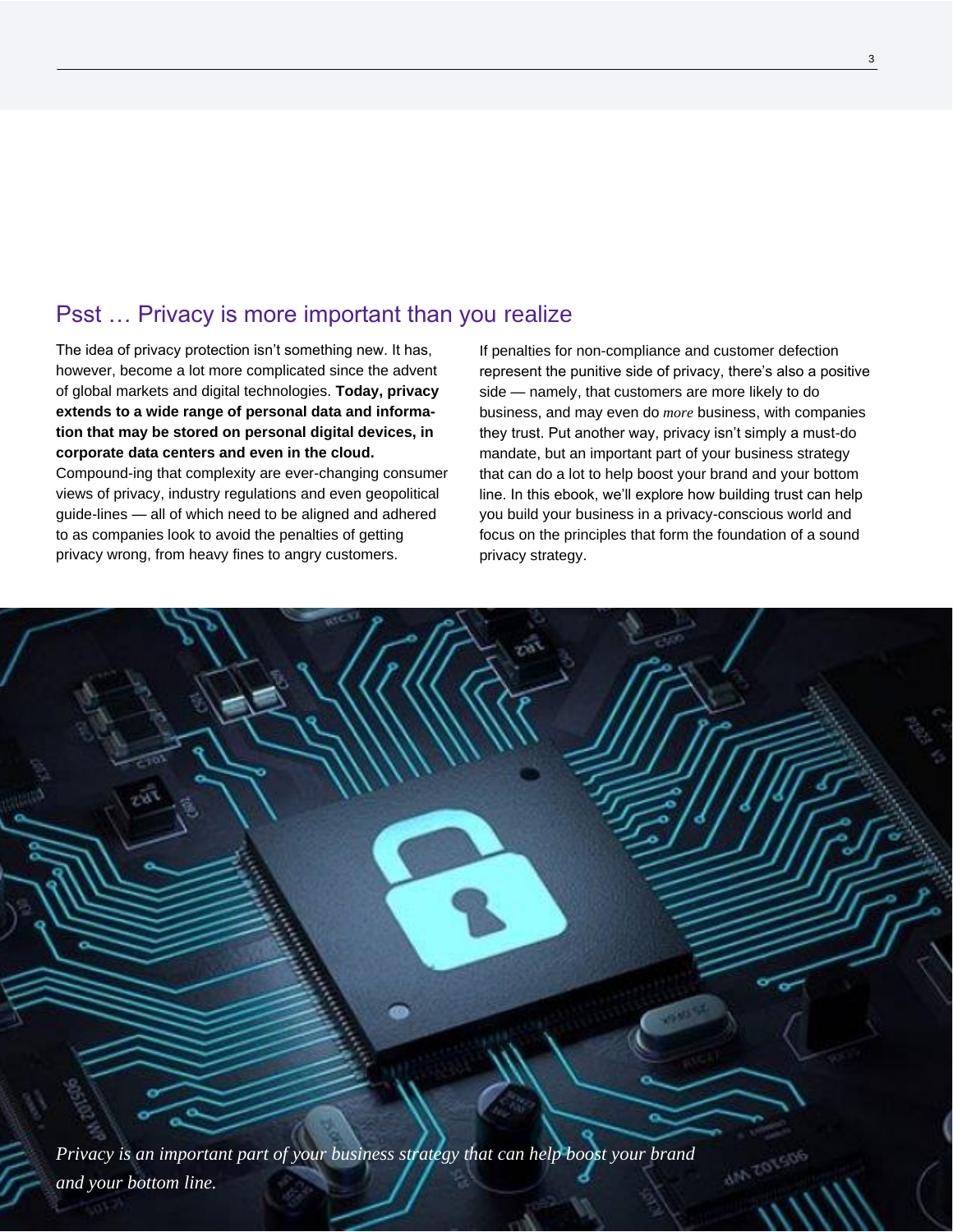## With the right strategy, privacy may not cost you agility

Sometimes privacy compliance highlights the animal tendencies of a business. Some businesses, like turtles, may be slow to adopt new compliance measures. Others, like ostriches, may hide their heads in the sand and ignore them. Still others may believe they can outfox regulators with partial compliance. But companies that don't take compliance seriously could face serious consequences. New geographic pressures on privacy such as the European Union's General Data Protection Regulation (GDPR) and the California Consumer Privacy Act (CCPA) — have the power to levy substantial fines and disrupt business.

**The question on the mind of companies should not be how do we get around compliance, but rather how do we align compliance with our business roadmap?** This question, in turn, should lead to a broader discussion that answers:

- –– Where are the synergies and/or efficiencies in the data security measures we're taking today and the privacy security measures we'll need to take tomorrow?
- $-$  How do we adapt to new regulatory requirements and growing pressure from consumers to make privacy transparent?
- –– What actions will lead us to being recognized as a privacy leader in our industry?
- –– How do we leverage our privacy practices to drive better business results?

The new reality is that businesses need to look forward to the role that privacy can play in helping build brand equity and better customer relationships. This approach to privacy can be summed up in three important steps:

- 1. Start building a strong privacy program today.
- 2. Use privacy intelligence as you would other data intelligence: to uncover actionable insights that can help improve your business and build trust with consumers.
- 3. Automate your privacy controls to reduce errors and increase cost efficiencies.

*78 percent of consumers surveyed say it is 'extremely important' that companies quickly take the right actions to stop a data breach.*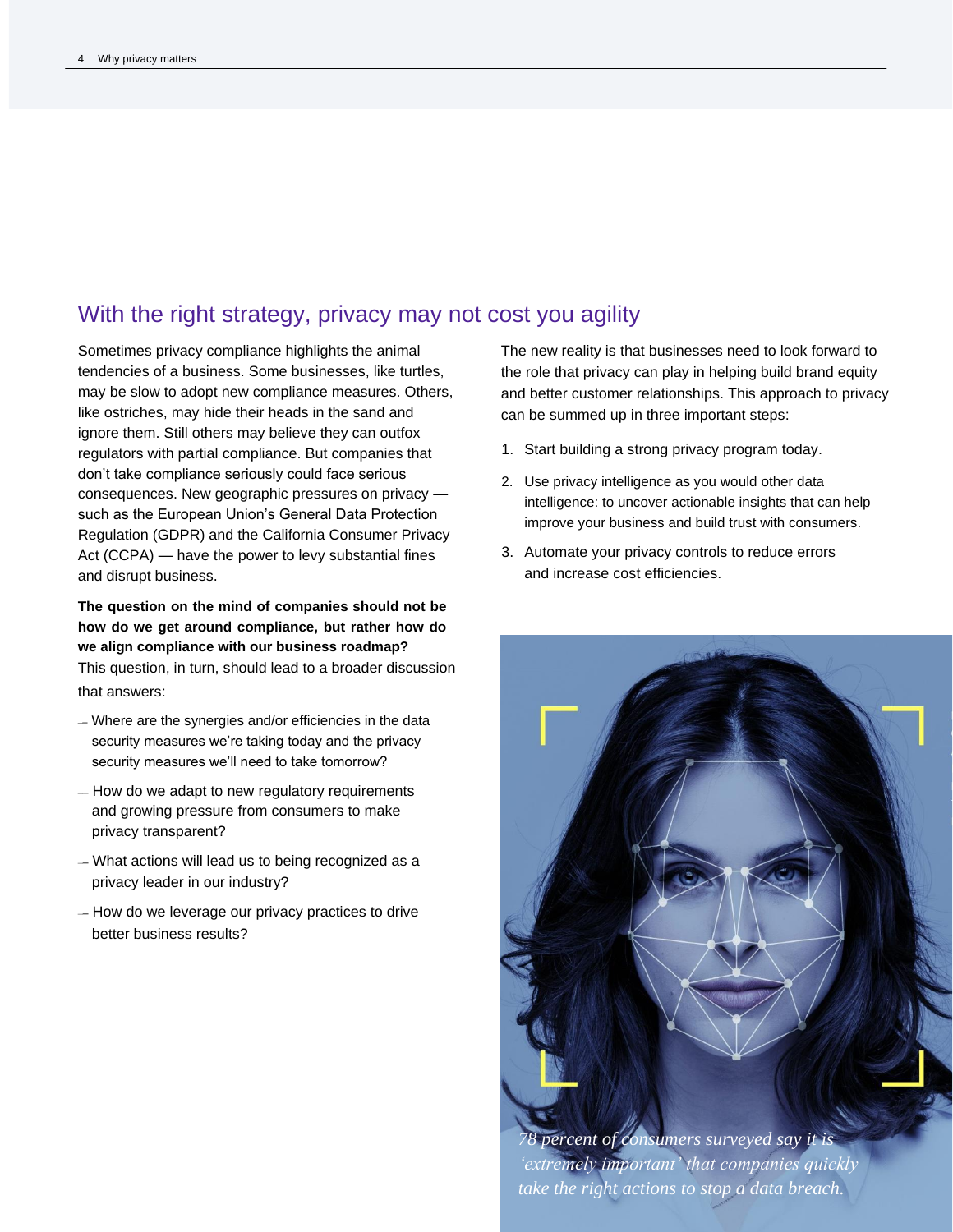# Start building a strong data privacy program today

**The first step toward a strong data privacy compliance program begins when you stop seeing privacy as a security problem and start seeing it as a strategic advantage.** Privacy isn't a security box to be checked off, but a continuous part of the checks and balances that comprise all your business processes. How can you try to build privacy and security into every new product or process? Follow these tips to help build a foundation for your security strategy:



**Step 1: Do some serious security soul-searching** If your privacy program has holes, don't hide them; find them. Do a thorough and honest assessment of the privacy controls you currently have in place, including a privacy impact assessment highlighting the risks you face right now, and use this as the starting point in building a readiness roadmap.



#### **Step 2: Look for the big picture**

Typically, privacy data is pervasive; it doesn't live on an island but is interspersed throughout your organization. Businesses therefore should consider implementing privacy measures that extend data discovery, visibility and protection across the entire organization.



#### **Step 3: Start at the top with executive buy-in**

Seek executive support for your security strategy. If executives see the value of privacy, they can help find the budget to support it. Privacy also should become a part of the corporate culture, and culture can be a top-down initiative. If privacy isn't important to the CEO, it most likely will not be important to mid-level management.



#### **Step 4: Consider compliance a moving target**

Privacy rules and requirements are constantly changing and evolving. As soon as you're compliant, you might be at risk of falling out of compliance if there's a shift in the regulations. That's why it's important that businesses view their privacy strategy as an ongoing journey: get where you need to be today to achieve compliance, and be prepared to move tomorrow as new privacy changes are introduced.

#### **Data privacy is the new strategic priority**

As firms face a growing list of data protection regulations and customers become more knowledgeable about their privacy rights, developing a data privacy competence has never been more important. This new commissioned study conducted by Forrester Consulting evaluates the state of enterprises' data privacy compliance in a shifting regulatory landscape.

 $\rightarrow$  Read more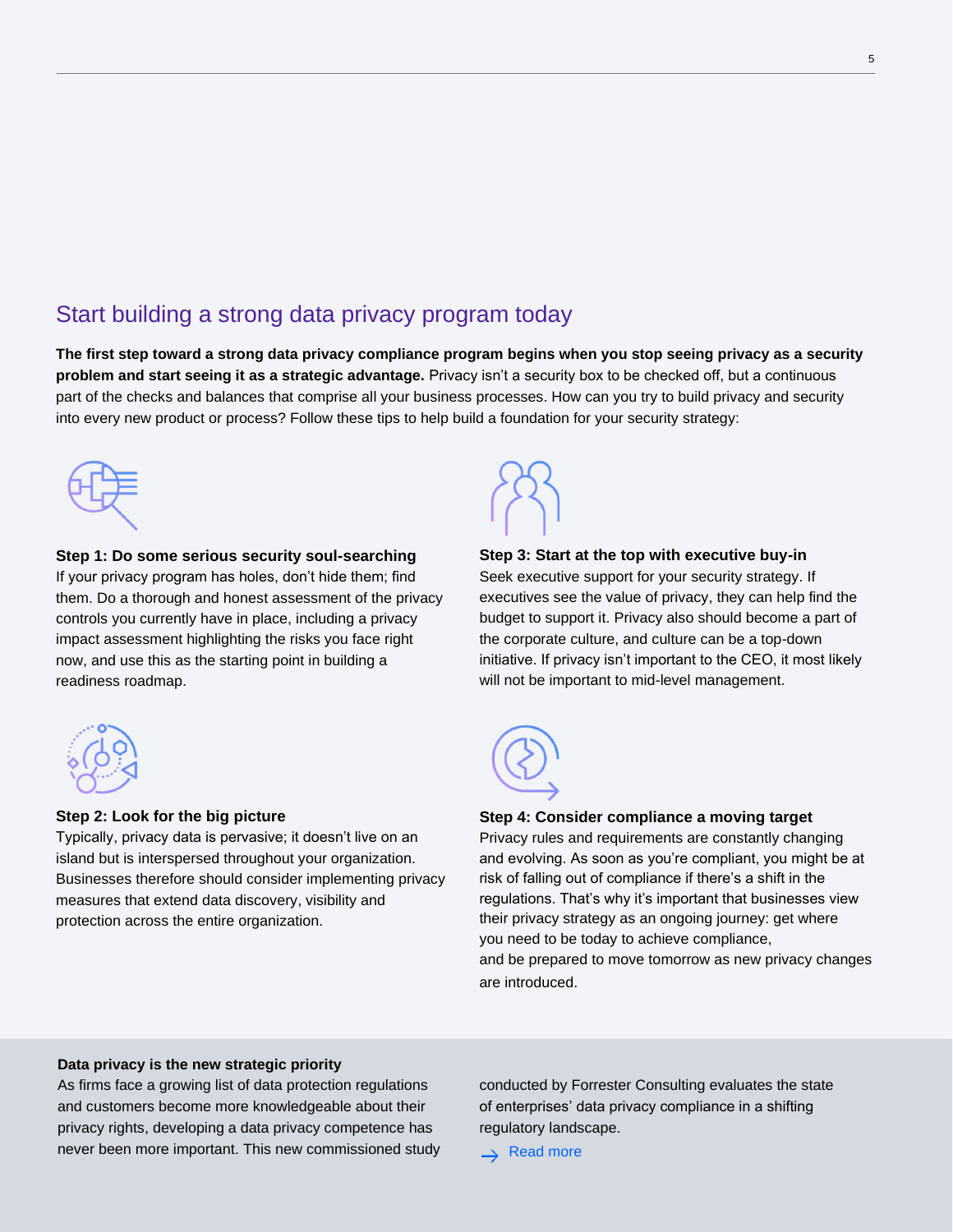

# View privacy intelligence as business intelligence

Privacy leaders do more than simply react the fastest to new requirements. They proactively look for ways to leverage privacy to enhance customer relationships and improve business outcomes. **By giving privacy intelligence the same value as other business intelligence, companies can uncover actionable insights to help them develop effective privacy strategies.**

Tips for creating a privacy strategy:

- –– Create a unified view of data security and privacy that extends across your data platforms as well as cloud computing platforms;
- –– Manage employee, partner and customer access to personally identifiable data;
- –– Develop enforceable data security and policy rules that promote secure data storage, data disposal and all data touchpoints;
- –– Identify actionable risk mitigation procedures and prioritize them in preparation for privacy incidents that may occur.

**What's the privacy payoff?** Data-driven privacy insights can help you develop pro-privacy processes and policies to address compliance and promote growth.

A privacy program can help you address the privacy requirements of international regulations. Learn how a common set of principles around transparency can help your organization address those requirements.

#### [Read the blog post](https://securityintelligence.com/preparing-for-the-ccpa-leverage-gdpr-investments-to-accelerate-readiness/)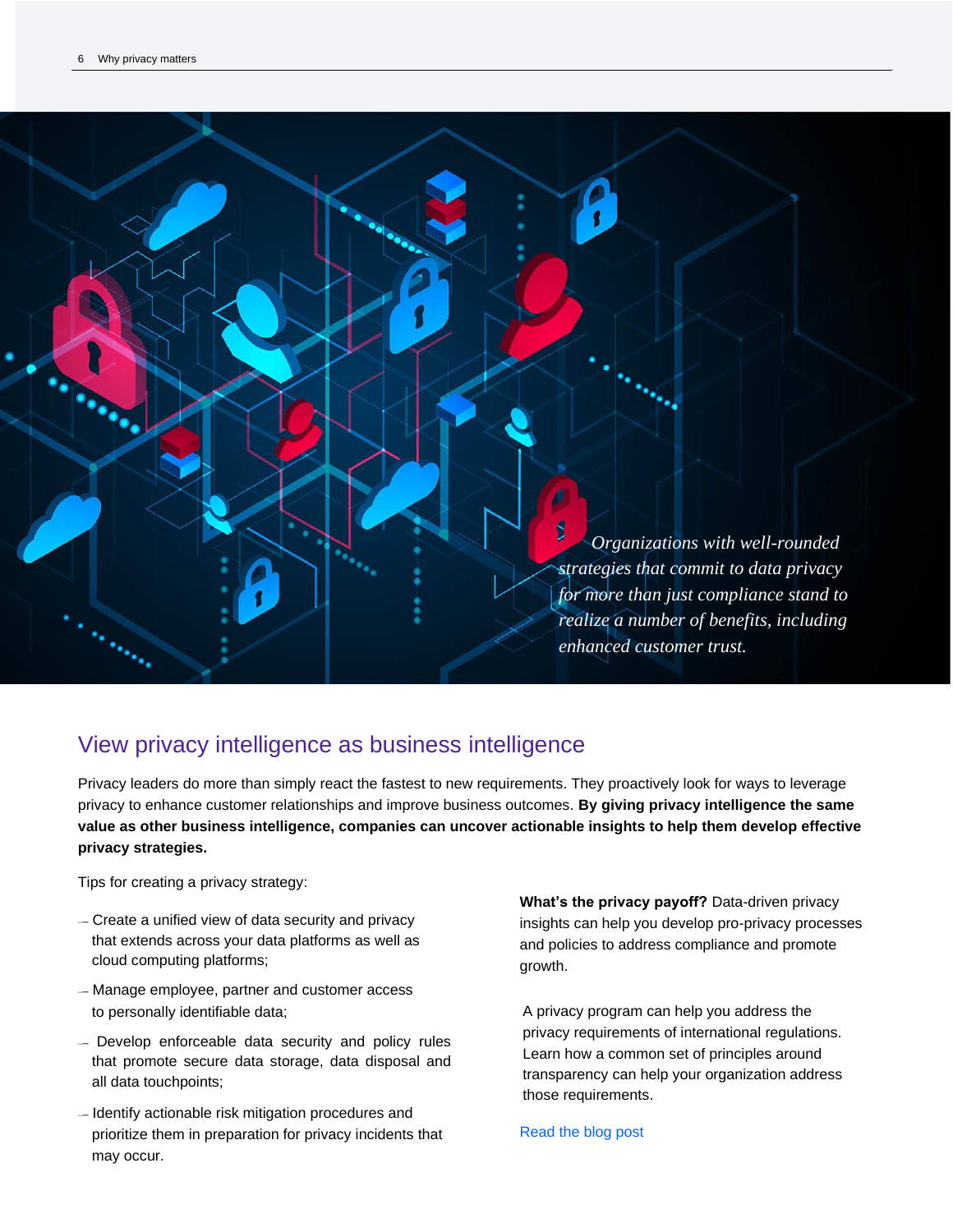## Automate your privacy controls

It only takes a moment to make a mistake, but even a moment can be too much in a world where personal data moves at the speed of microseconds. **With automated privacy controls, businesses can help protect personal data, whether at rest or in motion, before mistakes can happen.** Automation alone, however, may not protect your data unless you have privacy policies in place, such as:

- –– Combine encryption and monitoring in a way that can help protect personally identifiable data wherever it is: at rest, in motion, on premises or in the cloud.
- –– Automate auditing reports and regulatory requests for documents to help streamline the process and eliminate "fire drill" responses.
- –– Use automated identity controls to help manage data access in a secured, consistent manner.
- –– Have automated, orchestrated data privacy security responses at the ready to help you deal with data security and privacy incidents or breaches when they occur.

**What's the privacy payoff?** Automated, orchestrated privacy controls can help reduce the very real risk of manual errors, reduce operational complexity and improve your response times to critical privacy and security issues.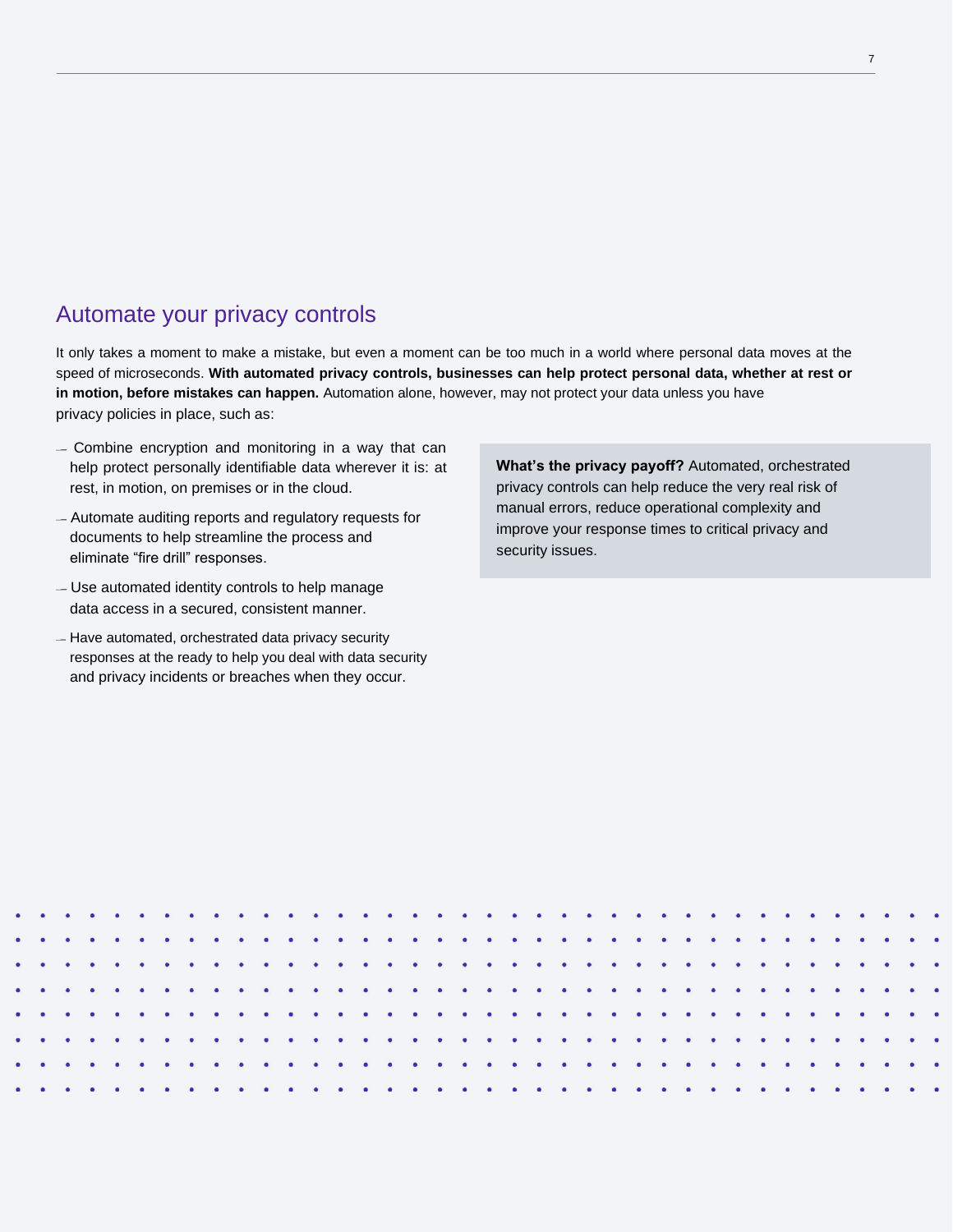# Privacy: The bottom line

Privacy isn't just an important part of your IT security posture. It's an integral part of your corporate DNA. It can help define your brand, determine your customer relationships and may ultimately drive your bottom line. In the future, digital privacy may play an increasingly important role for consumers as well as the government agencies that are entrusted with protecting them.